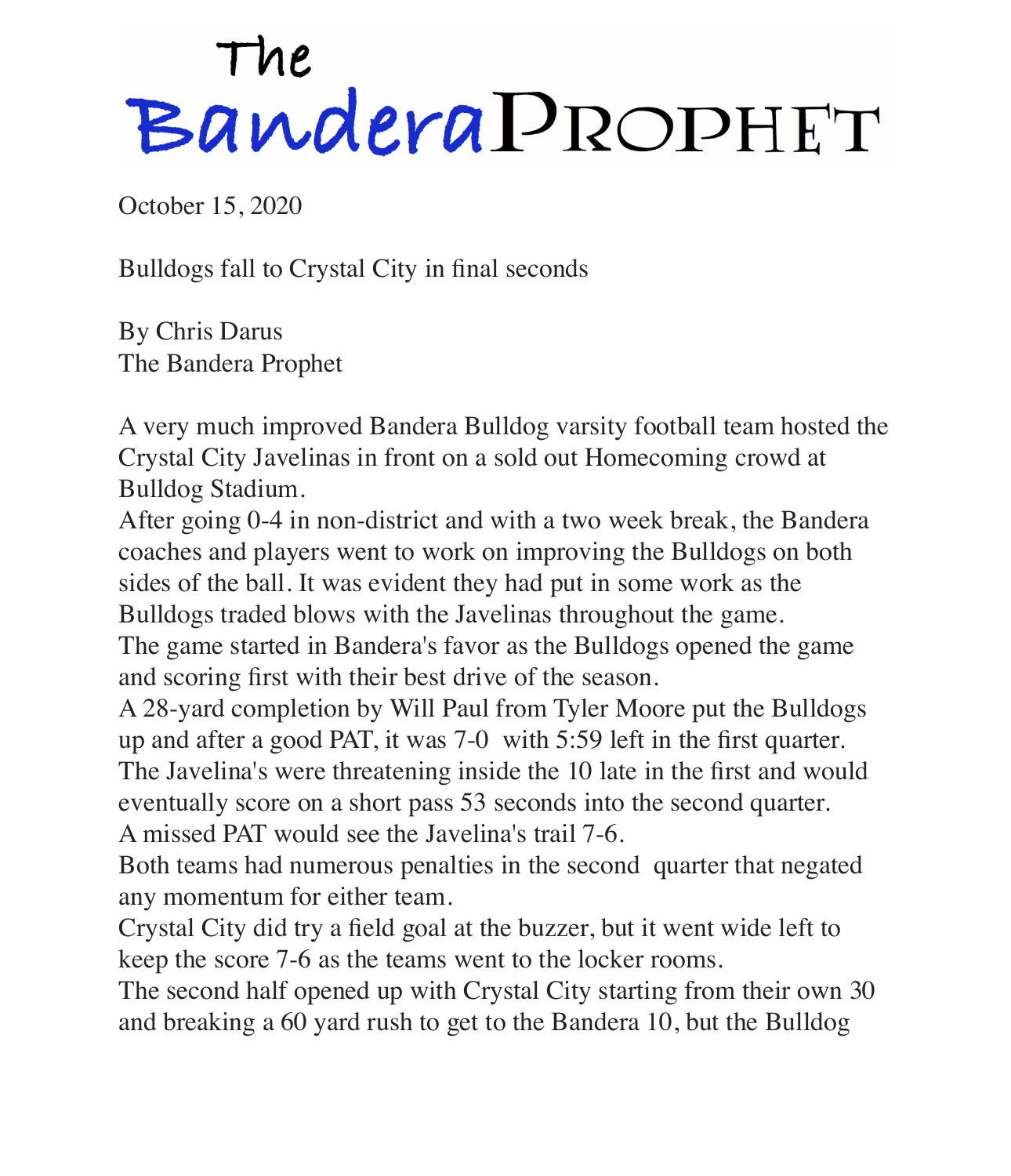defense came up big and stopped the Javelina's on a fourth and five to force a turnover on downs.

A few plays later, the Bulldogs saw their one point lead vanish when a Crystal City defender shoots the gap to tackle a Bulldog ballcarrier in the endzone for a safety to make it, 8-7.

Bandera had the benefit of playing on a short field for most of the third quarter and it paid off when Luke Barnett, in his first varsity start, waltzed into the endzone untouched on a 4 yard rush to score. A bad snap led to a missed PAT to make it 13-8 headed into the fourth quarter. The game continued to be a defensive struggle until the final two minutes and it turned into a surreal scene with highs and lows on both sides.

Crystal City scored with 1:47 left in the game to go up 14-13 and another missed conversion added nothing, but things were looking bad for Bandera.

That changes just seconds later when the Bulldogs score on a 70 yard catch and run from Moore to Brandon Miller with 1:09 left to make it 19-14. A failed two point conversion kept the score the same, but things were looking good for the home team.

Elation turned to dismay just over a minute later when a Javelina receiver got behind the Bulldog secondary and scored on a 26 yard completion to make it 20-19 with just six seconds left on the clock. A good two point conversion, another pass into the right corner of the end zone, makes it a final, 22-19.

The Bulldogs had 217 yards of offense this week, 117 passing and 100 rushing, and the defense looked better, but a few mistakes and some penalties once again cost the team.

"We got a couple of guys back that helped on both sides of the ball and we lost a few guys so it sort of evens out. The little things that count,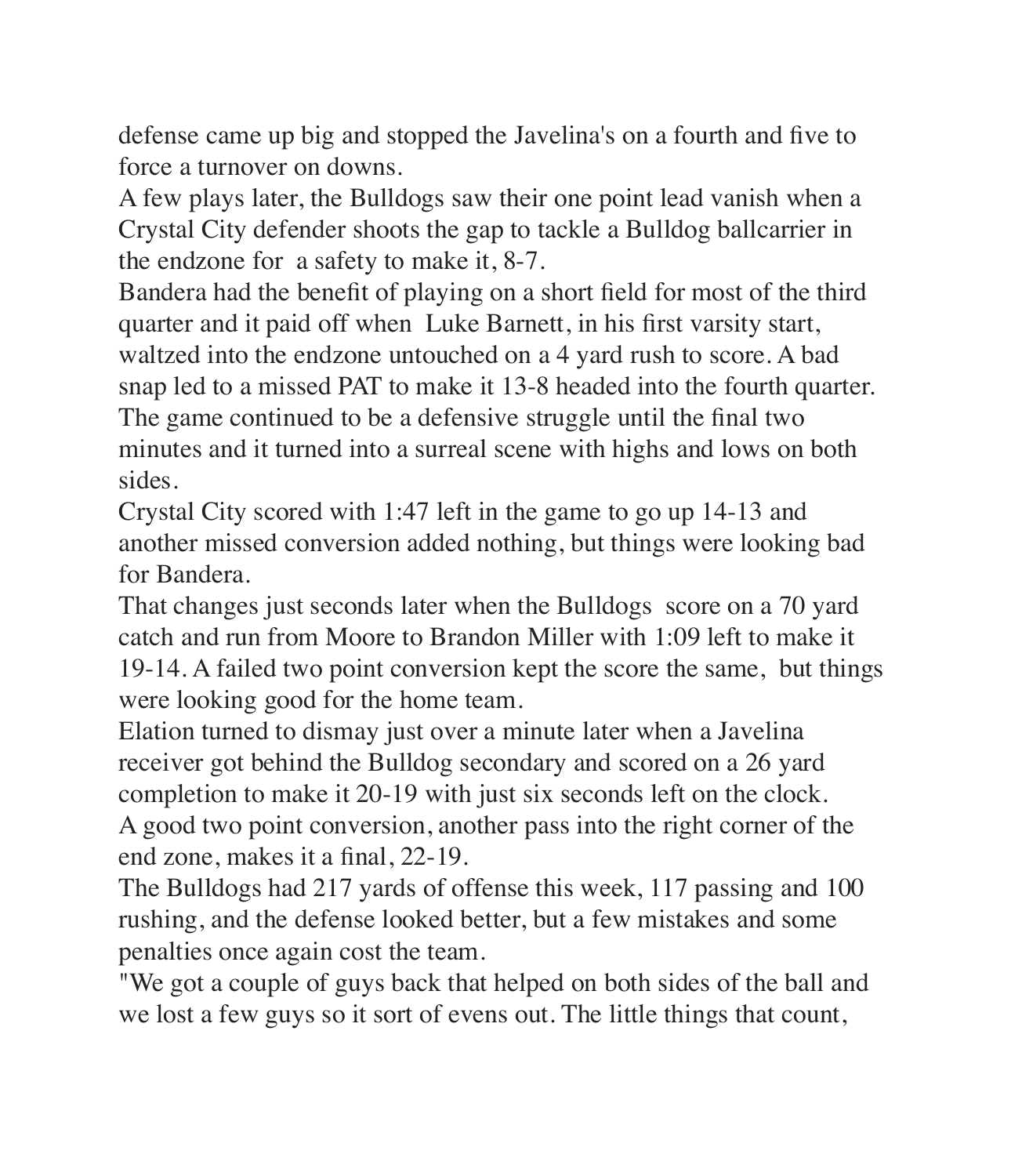sticking with your man, finishing a block, staying inbounds, and remembering your blocking assignments, all add up though. I am really proud of the effort the team put out this week. We just had a few mistakes that we shouldn't be making this far into the season," Coach Joel Fontenot-Amedee said.

With the loss, Bandera goes to 0-5 (0-1 district) with Carrizo Springs 1-5 (0-1) on the schedule for this Friday.

The Wildcats ran into the Devine Warhorse buzzsaw last week in a 63-21 loss.

They are lead by a trio of QBs but freshman Evan Castellanos had the start against Devine where he went 14-26-200-1-1 in the loss.

Carrizo's run game is their bread and butter, led by Austin Reyes who has over half of Carrizo's 1128 yards rushing with 634 yards on 69 carries. Also, keep an eye on Joshua Carrizales in the backfield, he has 282 yards on the season.

David Castro (9), Sergio Sonora (15) and David McDaniel (21) anchor the Wildcat's defense with 90 tackles between the three.

For the rest of the season, it is going to be hard for the Bulldog faithful to follow the Bulldogs on the road.

Due to social distancing and CoVid concerns, the District Executive Committee (DEC) has determined that for all road teams in district play, only two people per player will be allowed to attend and they must be on "the list" to gain entry.

Carrizo also will not allow anyone under high school age into the game, so that is something else to be aware of. The band and the cheerleaders will not be allowed to travel either.

If you have any questions, call the Bandera A.D. office, the number is on the BISD website.

You can follow the Bandera Prophet Facebook page for updates at the